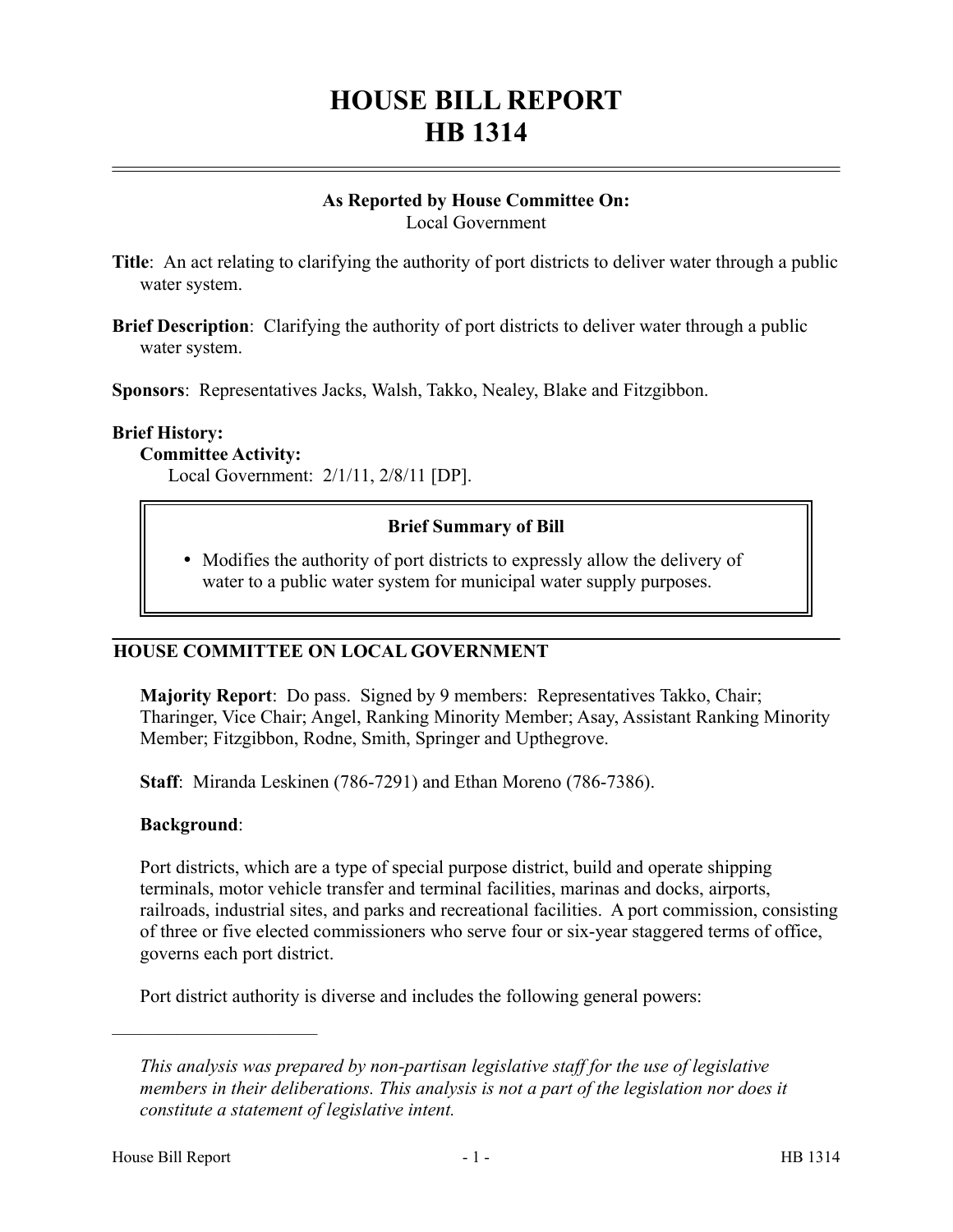- land lease, sale, and acquisition, including exercise of the right of eminent domain;
- levy assessment and collection;
- facilities and commodities construction, condemnation, purchase, acquisition, maintenance, operation, transportation, and improvement; and
- foreign trade zone establishment, operation, and maintenance.

With respect to sewer and water utilities, port districts may acquire, construct, install, improve, and operate sewer and water utilities for itself and other property owners, subject to rates and conditions established by the port commission. However, port districts are prohibited from entering into agreements or contracts to provide water and or water utilities where there are similar utilities or facilities willing and able to provide reasonable service unless the other utility or facility gives consent for a port district to provide these services.

## **Summary of Bill**:

The authority of port districts is modified to expressly allow for the delivery of water, treated or raw, to a public water system for municipal water supply purposes.

–––––––––––––––––––––––––––––––––

–––––––––––––––––––––––––––––––––

**Appropriation**: None.

**Fiscal Note**: Not requested.

**Effective Date**: The bill takes effect 90 days after adjournment of the session in which the bill is passed.

## **Staff Summary of Public Testimony**:

(In support) Successful ports are powerful engines of growth for the communities they serve. Delivering water to public water systems is an existing practice used by port districts around the state to help meet local community needs, particularly for small communities with limited resources. However, port authority needs to be clarified and strengthened to enable port districts to continue benefitting communities by filling critical public infrastructure gaps and promoting economic growth for local communities.

(With concerns) This issue has created a problem in the past that was resolved through an interlocal agreement. Clarification is needed to require an interlocal agreement between the water-sewer district and the port district before the port district may provide water or sewer facilities to its own property or other property that is served by a water-sewer district under an approved water or wastewater comprehensive plan or a coordinated water system plan under the Public Water System Coordination Act.

Additionally, in order to prevent negative impacts on existing water rights, these transfers of water for municipal water supply purposes need to be processed and reviewed by the Department of Ecology.